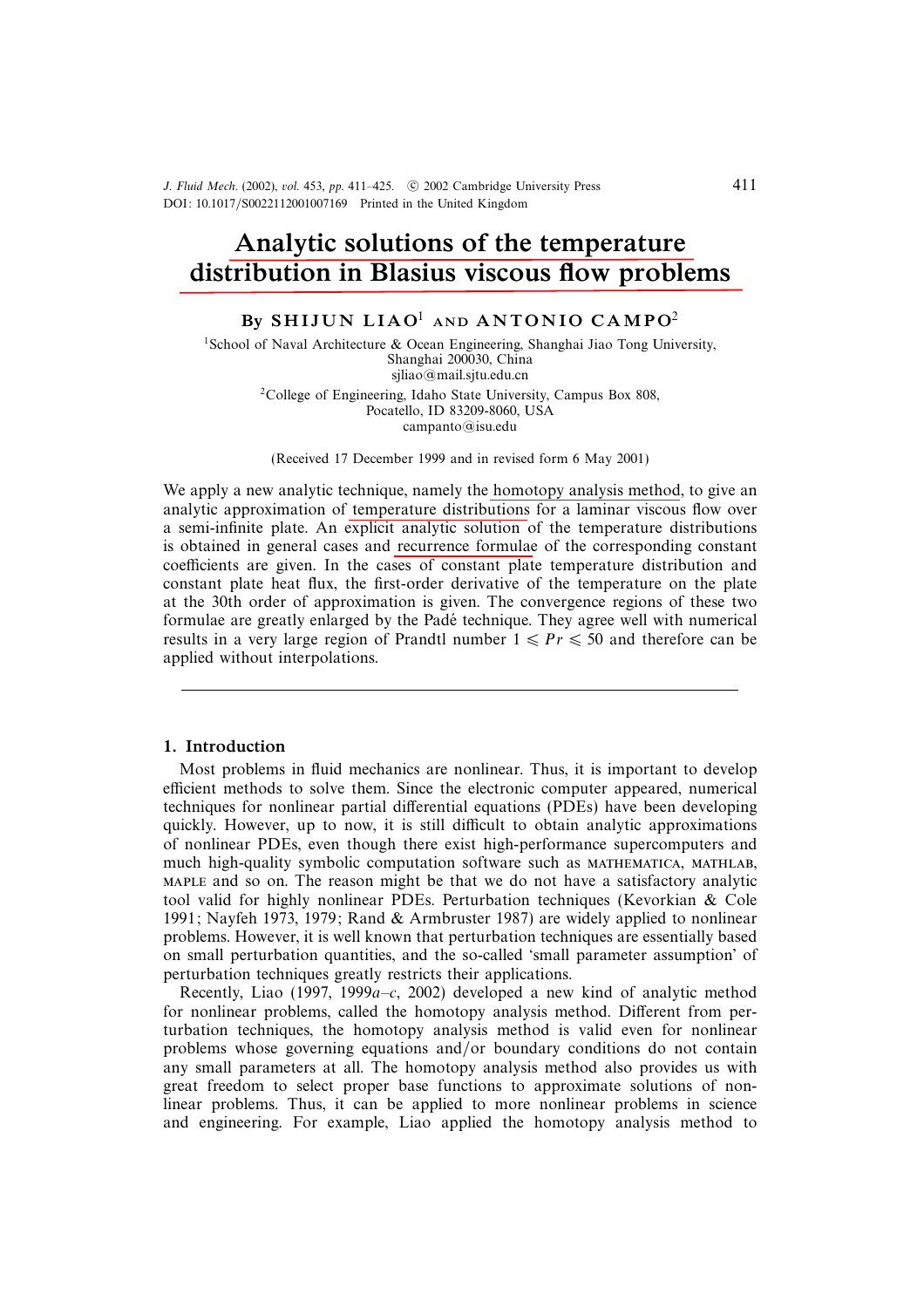give explicit, purely analytical solutions of Blasius viscous flow (Liao 1999a) and Falkner–Skan viscous flow (Liao 1999b). Recently, Liao (2002) successfully applied the homotopy analysis method to a well-known classical problem in fluid mechanics, i.e. the viscous flow past a sphere, and gave, the first time, a tenth-order drag coefficient formula. This illustrates the great potential of the homotopy analysis method. A so-called generalized Taylor series can also be derived in the framework of the homotopy analysis method, which logically contains the classical Taylor series and provides a simple way to enlarge the convergence region of perturbation approximations (Liao 1999 $c$ ). This also provides us with a mathematical, logical guarantee of the validity of the homotopy analysis method. This encourages us to employ the homotopy analysis method to more complicated problems, while further improving it.

In our previous works mentioned above, the homotopy analysis method was applied to solve equations with only one unknown function. In this paper, we apply it to a nonlinear problem containing two unknown functions. As a starting point, we still consider the two-dimensional laminar viscous flow past a flat plate (Rand  $\&$ Armbruster 1987), governed by

$$
f'''(\eta) + \frac{1}{2}f(\eta)f''(\eta) = 0 \tag{1.1}
$$

with boundary conditions

$$
f(0) = f'(0) = 0, \quad f'(+\infty) = 1,
$$
\n(1.2)

where  $f(\eta)$  is related to the stream function  $\psi$  by  $f(\eta) = \psi / \sqrt{\nu Ux}$ ,  $\eta$  is given by  $\eta = y\sqrt{U/(vx)}$ , U is the constant velocity at infinity, v is the kinematic viscosity coefficient, and x and y are the two independent coordinates. To consider the related heat transfer problem, we define a non-dimensional temperature

$$
\theta = \frac{T_w - T}{T_w - T_\infty},\tag{1.3}
$$

where T denotes the dimensional temperature, and  $T_w$  and  $T_\infty$  are temperatures at the boundary and infinity, respectively. If the wall-temperature distribution satisfies the power law

$$
T_w(x) - T_\infty = Cx^\kappa,\tag{1.4}
$$

where C is a constant and  $\kappa$  is a real number, then, in the absence of frictional heat,  $\theta(\eta)$  satisfies a second-order differential equation

$$
\theta''(\eta) + \frac{Pr}{2}f(\eta)\theta'(\eta) + \kappa Pr f'(\eta)[1 - \theta(\eta)] = 0 \qquad (1.5)
$$

under the boundary conditions

$$
\theta(0) = 0, \quad \theta(+\infty) = 1,\tag{1.6}
$$

where the prime denotes the derivative with respect to  $\eta$ ,  $Pr = k/(\mu C_p)$  the Prandtl number,  $C_p$  the specific heat at constant pressure, k the thermal conductivity and  $\mu$ the viscosity. Note that  $\kappa = 0$  corresponds to a flat plate with a constant temperature, and  $\kappa = 1/2$  a constant heat flux.

We emphasize that (1.5) and (1.6) have no solutions when  $Pr = 0$ . Thus, one cannot use the Prandtl number  $Pr$  as the perturbation quantity to obtain perturbation approximations. However, as shown in Liao (1999a), if  $\eta$  is used as a perturbation quantity, the perturbation solution of  $(1.1)$  and  $(1.2)$  is valid in a rather restricted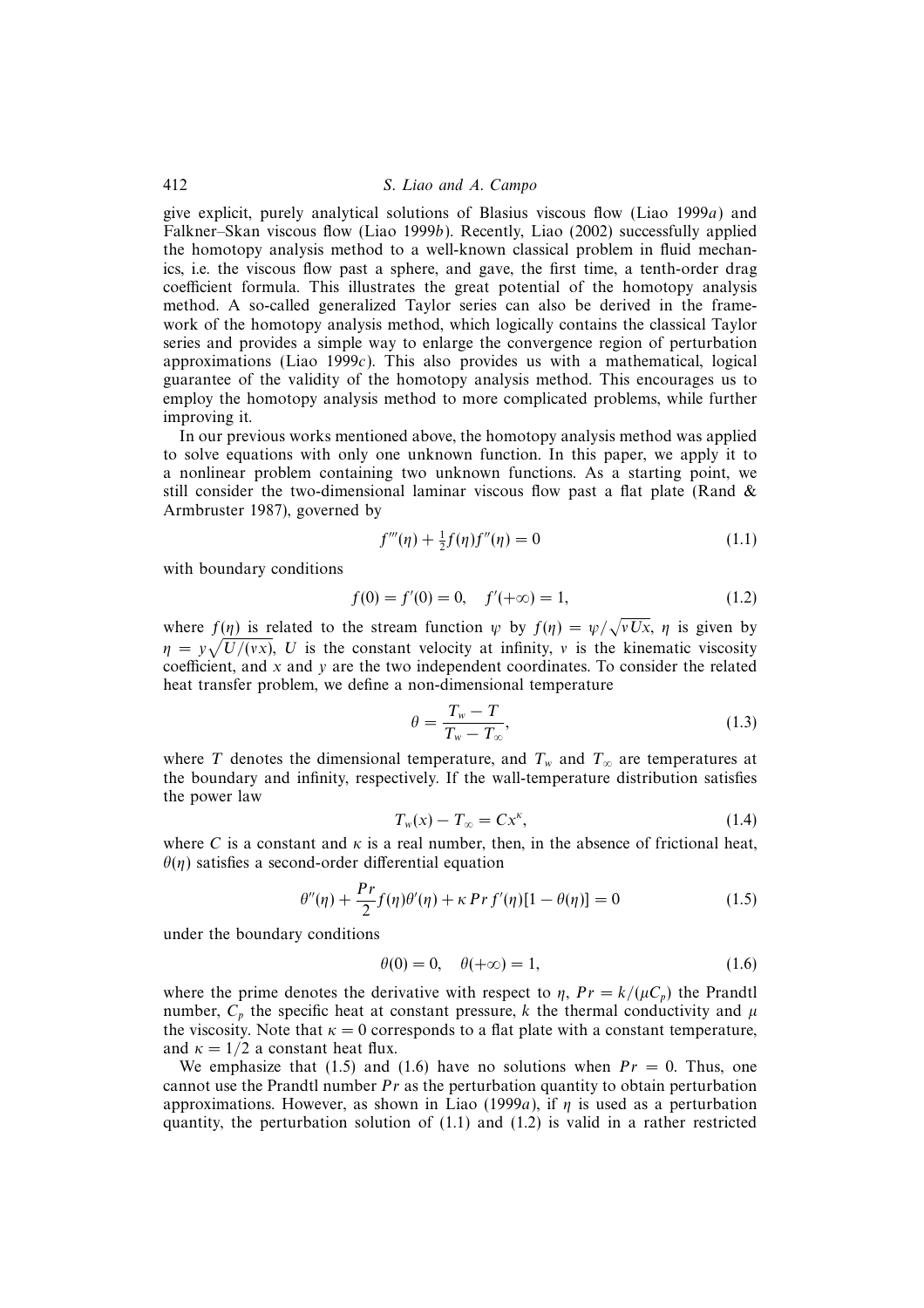region  $|\eta|$  < 5.69. Thus, the convergence radius of the perturbation solution of (1.5) and (1.6) is certainly not greater than 5.69. Thus, an outer solution had to be given and the so-called matching perturbation technique had to be applied. As a result, the corresponding perturbation approximations are not uniformly valid in the whole region of the flow. Besides, such a perturbation solution contains an unknown quantity  $\theta'(0)$ , which is however a function of the Prandtl number Pr and had to be given by numerical methods. Thus, this kind of perturbation approximation is semi-analytic and semi-numerical. To the best of our knowledge, there does not exist any purely analytic formula for the temperature distribution of the Blasius viscous flow nor especially an analytic formula for  $\theta'(0)$ .

In the next section, we apply the homotopy analysis method to give an explicit analytic solution of the above-mentioned problem in general cases. In  $\S$ 3, we give analytic formula for  $\theta'(0)$  at the 30th-order of approximation for both  $\kappa = 0$  and  $\kappa = 1/2$ , and apply the Padé approximation technique to greatly enlarge their convergence regions. In § 4, some discussion and conclusions are given.

### 2. Mathematical formulations

To apply the homotopy analysis method to the problem considered, we first select two kinds of auxiliary linear operators

$$
L_f = \frac{\partial^3}{\partial \eta^3} + \beta \frac{\partial^2}{\partial \eta^2}, \quad \beta > 0,
$$
\n(2.1)

$$
L_{\theta} = \frac{\partial^2}{\partial \eta^2} + \beta \frac{\partial}{\partial \eta}, \quad \beta > 0.
$$
 (2.2)

Then, we construct a family of PDEs

$$
(1-p)L_f[F(\eta, p) - f_0(\eta)] = \hbar p \left[ \frac{\partial^3 F(\eta, p)}{\partial \eta^3} + \frac{1}{2} F(\eta, p) \frac{\partial^2 F(\eta, p)}{\partial \eta^2} \right],
$$
 (2.3)

$$
(1-p)L_{\theta}[\Theta(\eta, p) - \theta_0(\eta)] = \hbar_{\theta}p\left\{\frac{\partial^2 \Theta(\eta, p)}{\partial \eta^2} + \frac{Pr}{2}F(\eta, p)\frac{\partial \Theta(\eta, p)}{\partial \eta} + \kappa Pr[1 - \Theta(\eta, p)]\frac{\partial F(\eta, p)}{\partial \eta}\right\},
$$
(2.4)

with boundary conditions

$$
F(0, p) = F_{\eta}(0, p) = 0, \quad F_{\eta}(+\infty, p) = 1,
$$
\n(2.5)

$$
\Theta(0, p) = 0, \quad \Theta(+\infty, p) = 1,\tag{2.6}
$$

where  $F_n$  denotes the first-order derivative of  $F(\eta, p)$  with respect to  $\eta, p \in [0, 1]$  is an imbedding parameter,  $\hbar \neq 0$  and  $\hbar_{\theta} \neq 0$  are two non-zero auxiliary parameters, and  $f_0(\eta)$  and  $\theta_0(\eta)$  are two initial guess approximations of  $f(\eta)$  and  $\theta(\eta)$ , respectively. Considering the boundary conditions (1.2) and (1.6), we select

$$
f_0(\eta) = \eta - \frac{1 - \exp(-\beta \eta)}{\beta} \tag{2.7}
$$

and

$$
\theta_0(\eta) = 1 - \exp(-\beta \eta). \tag{2.8}
$$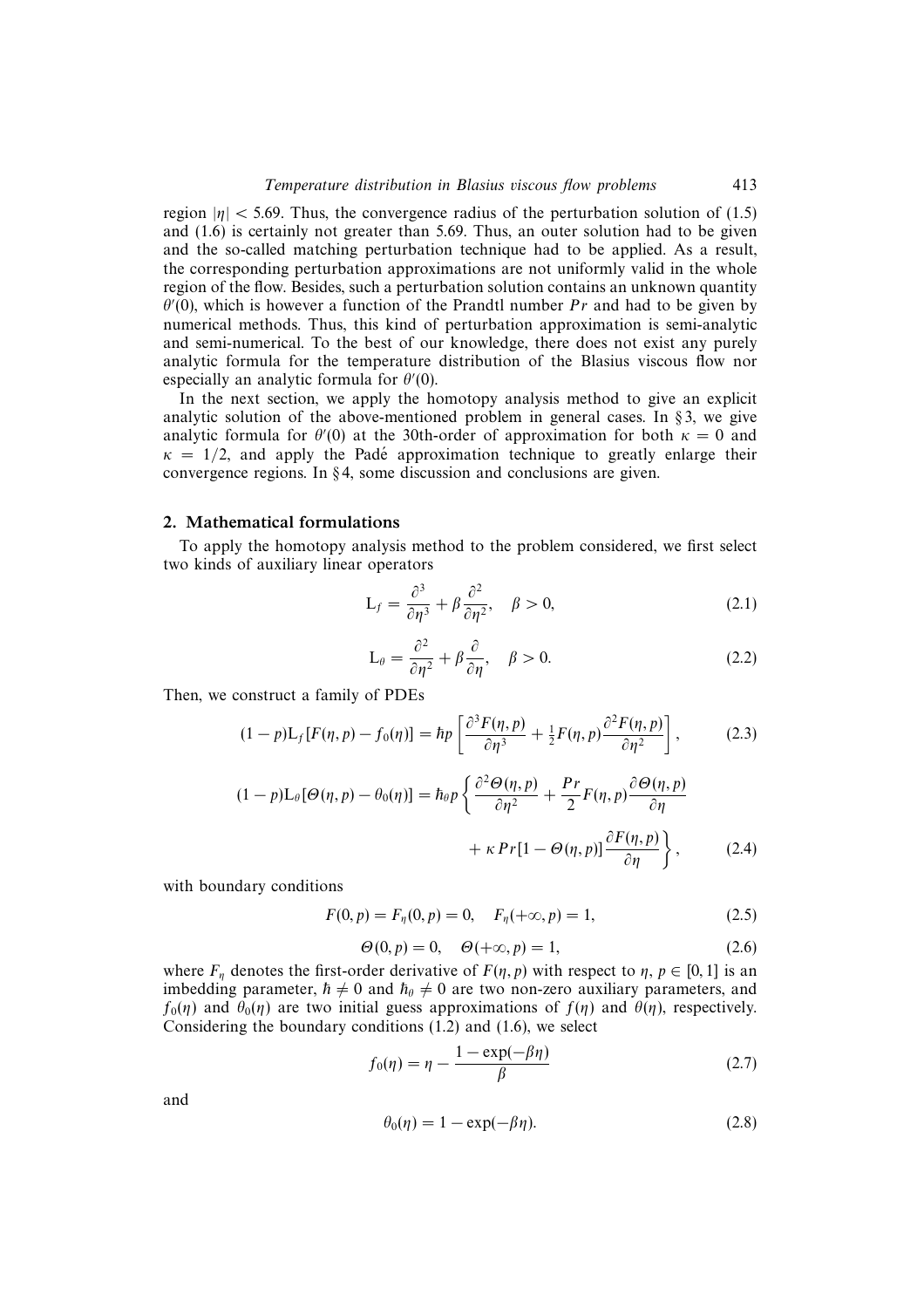When  $p = 0$ , we have the solution

$$
F(\eta,0) = f_0(\eta) \tag{2.9}
$$

and

$$
\Theta(\eta,0) = \theta_0(\eta). \tag{2.10}
$$

When  $p = 1$ , equations (2.3)–(2.6) are the same as (1.1), (1.5), (1.2) and (1.6), respectively, so that

$$
F(\eta, 1) = f(\eta) \tag{2.11}
$$

and

$$
\Theta(\eta, 1) = \theta(\eta). \tag{2.12}
$$

The initial guess approximations  $f_0(\eta)$  and  $\theta_0(\eta)$ , the two auxiliary linear operators  $L_f$  and  $L_\theta$ , and the two auxiliary parameters  $\hbar$  and  $\hbar_\theta$  are assumed to be selected such that equations (2.3)–(2.6) have solutions at each point  $p \in [0, 1]$ , and also  $F(\eta, p)$ ,  $\Theta(\eta, p)$  can be expressed in Maclaurin series

$$
F(\eta, p) = F(\eta, 0) + \sum_{k=1}^{+\infty} \frac{p^k}{k!} \frac{\partial^k F(\eta, p)}{\partial p^k} \bigg|_{p=0},
$$
\n(2.13)

$$
\Theta(\eta, p) = \Theta(\eta, 0) + \sum_{k=1}^{+\infty} \frac{p^k}{k!} \frac{\partial^k \Theta(\eta, p)}{\partial p^k} \bigg|_{p=0}.
$$
\n(2.14)

Defining

$$
\varphi_0(\eta) = F(\eta, 0) = f_0(\eta), \quad \varphi_k(\eta) = \frac{1}{k!} \frac{\partial^k F(\eta, p)}{\partial p^k} \bigg|_{p=0} \quad (k > 0) \tag{2.15}
$$

and

$$
\psi_0(\eta) = \Theta(\eta, 0) = \theta_0(\eta), \quad \psi_k(\eta) = \frac{1}{k!} \frac{\partial^k \Theta(\eta, p)}{\partial p^k}\bigg|_{p=0} \quad (k > 0), \tag{2.16}
$$

we have due to  $(2.9)$ – $(2.14)$  that

$$
F(\eta, p) = \varphi_0(\eta) + \sum_{k=1}^{+\infty} \varphi_k(\eta) p^k,
$$
 (2.17)

$$
\Theta(\eta, p) = \psi_0(\eta) + \sum_{k=1}^{+\infty} \psi_k(\eta) p^k.
$$
 (2.18)

Obviously, the convergence region of the above two series depends upon the auxiliary linear operators  $L_f$  and  $L_\theta$ , and the two non-zero auxiliary parameters  $\hbar$  and  $\hbar_\theta$ . If all of them are selected so that (2.17) and (2.18) converge at  $p = 1$ , we have due to (2.11) and (2.12) that

$$
f(\eta) = \varphi_0(\eta) + \sum_{m=1}^{+\infty} \varphi_m(\eta), \qquad (2.19)
$$

$$
\theta(\eta) = \psi_0(\eta) + \sum_{m=1}^{+\infty} \psi_m(\eta). \tag{2.20}
$$

Equations (2.19) and (2.20) provide us with a relationship between the initial guess solutions  $f_0(\eta)$ ,  $\theta_0(\eta)$  and the unknown solutions  $f(\eta)$ ,  $\theta(\eta)$ , respectively.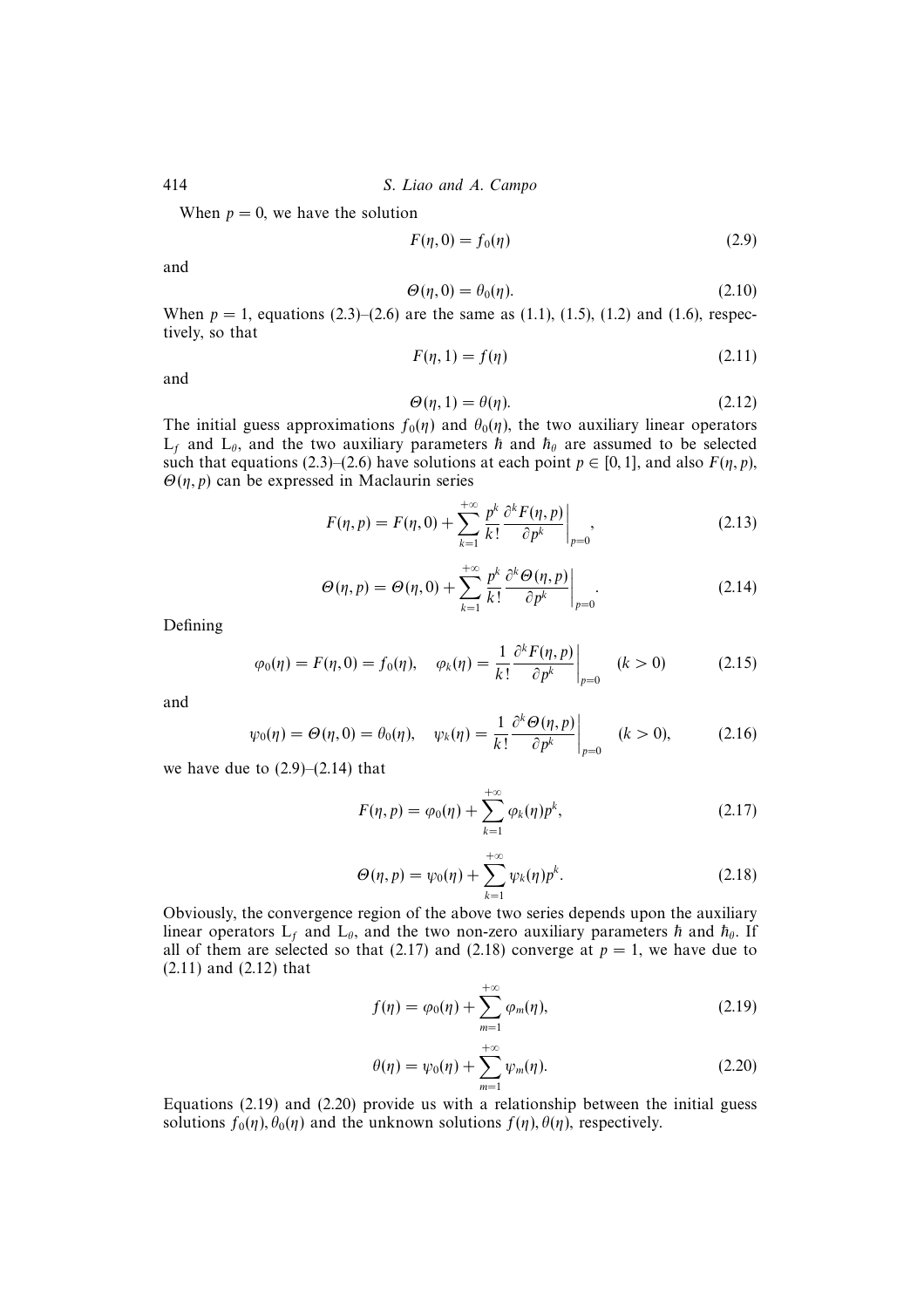In order to give the governing equations of  $\varphi_m(\eta)$  and  $\psi_m(\eta)$  ( $m \ge 1$ ), we first differentiate *m* times the two sides of equations  $(2.3)$ – $(2.6)$  about the embedding parameter p, then set  $p = 0$ , and finally divide them by m!. In this way, we obtain the governing equations for  $\varphi_m(\eta)$  and  $\psi_m(\eta)$  ( $m \ge 1$ ):

$$
L_f[\varphi_m - \chi_m \varphi_{m-1}] = \hbar R_m(\eta), \qquad (2.21)
$$

$$
L_{\theta}[\psi_m - \chi_m \psi_{m-1}] = \hbar_{\theta} W_m(\eta), \qquad (2.22)
$$

with boundary conditions

$$
\varphi_m(0) = \varphi'_m(0) = \varphi'_m(+\infty) = 0, \tag{2.23}
$$

$$
\psi_m(0) = \psi_m(+\infty) = 0,\tag{2.24}
$$

where

$$
R_m(\eta) = \varphi_{m-1}'''(\eta) + \frac{1}{2} \sum_{k=0}^{m-1} \varphi_k''(\eta) \varphi_{m-1-k}(\eta), \qquad (2.25)
$$

$$
W_m(\eta) = \psi_{m-1}''(\eta) + \kappa \Pr \varphi_{m-1}'(\eta)
$$
  
+ 
$$
P r \sum_{k=0}^{m-1} \left[ \frac{1}{2} \varphi_{m-1-k}(\eta) \psi_k'(\eta) - \kappa \varphi_{m-1-k}'(\eta) \psi_k(\eta) \right],
$$
 (2.26)

and

$$
\chi_m = \begin{cases} 0, & \text{when } m = 1, \\ 1, & \text{otherwise.} \end{cases}
$$
 (2.27)

We emphasize that (2.21)–(2.24) are linear for all  $m \ge 1$ . Also, the left-hand sides of (2.21) and (2.22) are governed by the same linear operator  $L_f$  and  $L_\theta$ , respectively, for all  $m \geq 1$ . These linear equations can be easily solved, especially by means of symbolic calculation software such as mathematica, mathlab, maple and so on. Liao (1999a) solved equations (2.21), (2.23) and gave the following explicit analytic solution:

$$
\varphi_m = \sum_{k=0}^{m+1} \exp(-k\beta\eta) \sum_{i=0}^{2(m+1-k)} \lambda_{m,k}^i b_{m,k}^i \eta^i,
$$
 (2.28)

where

$$
\lambda_{m,k}^{i} = \begin{cases}\n0, & \text{when } m = k = 0, \quad i \ge 2, \\
0, & \text{when } m > 0, \quad k = 0, \quad i \ge 1, \\
0, & \text{when } k > m + 1, \\
0, & \text{when } i > 2(m + 1 - k), \\
1, & \text{otherwise,} \n\end{cases}
$$
\n(2.29)

and the constant coefficients  $b_{m,k}^i$  are calculated by the recurrence formulas (for details, refer to Liao 1999a). Thus, in this paper, we regard  $b<sub>m,k</sub>$  as known coefficients. Similarly, we apply the symbolic computation software mathematica to solve the first several dozen governing equations (2.22) under the boundary condition (2.24) successively in order ( $m = 1, 2, 3, \ldots$ ). After analysing these approximations, we find that  $\psi_m(\eta)$  can be explicitly expressed in the general form

$$
\psi_m = \sum_{k=0}^{m+1} \exp(-k\beta\eta) \sum_{i=0}^{2(m+1-k)} A_{m,k}^i \eta^i \sum_{j=0}^m S_{m,k}^{i,j}(Pr)^j, \tag{2.30}
$$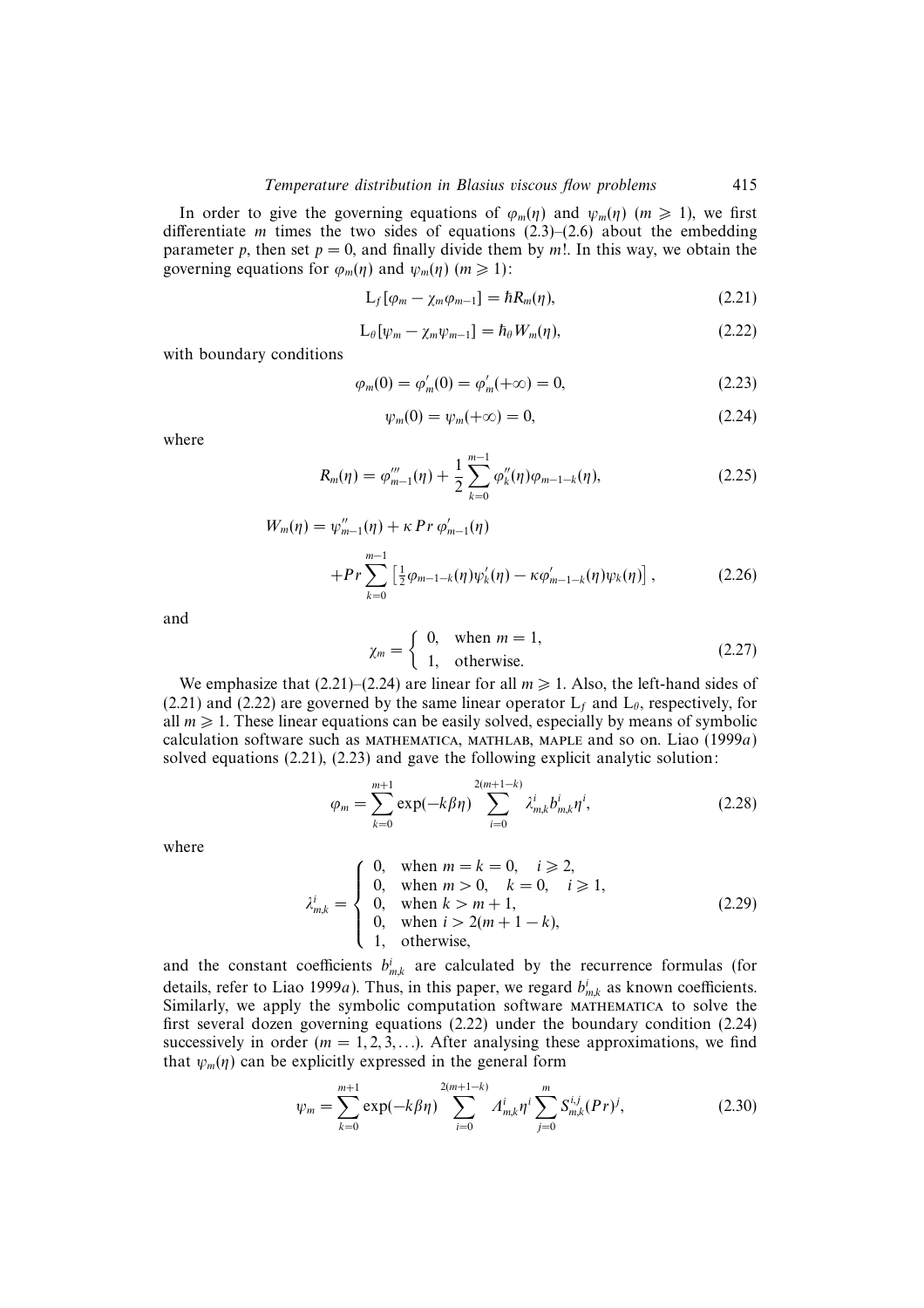where

$$
A_{mk}^{i} = \begin{cases} 0, & \text{when } k = 0, \quad i^{2} + m^{2} > 0, \\ 0, & \text{when } k > m + 1, \\ 0, & \text{when } i > 2(m + 1 - k), \\ 0, & \text{when } m < 0, \\ 1, & \text{otherwise,} \end{cases}
$$
 (2.31)

and  $S_{m,k}^{i,j}$  are constant coefficients, which can be calculated by the following recurrence formulas:

$$
S_{m,1}^{0,m} = -\hbar_{\theta} \Omega_{m,n}^{0,m} \mu_{n,0}^{0}, \tag{2.32}
$$

$$
S_{m,1}^{0,j} = \chi_m A_{m-1,1}^0 S_{m-1,1}^{0,j} - \hbar_{\theta} \sum_{n=2}^{m+1} \sum_{q=0}^{2(m-n+1)} \Omega_{m,n}^{q,j} \mu_{n,0}^q, \quad \text{when } j \neq m,
$$
 (2.33)

$$
S_{m,1}^{k,m} = \hbar_{\theta} \sum_{q=k-1}^{2m-1} \Omega_{m,1}^{q,m} \mu_{1,k}^q, \quad \text{when } 1 \le k \le 2m,
$$
 (2.34)

$$
S_{m,1}^{k,j} = \chi_m A_{m-1,1}^k S_{m-1,1}^{k,j} + \hbar_{\theta} \sum_{q=k-1}^{2m-1} \Omega_{m,1}^{q,j} \mu_{1,k}^q, \quad \text{when } 1 \le k \le 2m, \quad j \ne m,
$$
 (2.35)

$$
S_{m,n}^{k,m} = \hbar_{\theta} \sum_{q=k}^{2(m-n+1)} \Omega_{m,n}^{q,m} \mu_{n,k}^q, \quad \text{when } 2 \le n \le m+1,
$$
 (2.36)

$$
S_{m,n}^{k,j} = \chi_m A_{m-1,n}^k S_{m-1,n}^{k,j} + \hbar_{\theta} \sum_{q=k}^{2(m-n+1)} \Omega_{m,n}^{q,j} \mu_{n,k}^q, \quad \text{when } 2 \le n \le m+1, \quad j \ne m, \ (2.37)
$$

$$
\mu_{1,k}^q = -\frac{q!}{k!\,\beta^{q-k+2}}, \quad 0 \le k \le q+1, \quad q \ge 0,
$$
\n(2.38)

$$
\mu_{n,k}^q = \left(\frac{q!}{k!}\right) \frac{(n-1)}{[\beta(n-1)]^{q-k+2}} \left[1 - \left(1 - \frac{1}{n}\right)^{q-k+1}\right],
$$
\n
$$
0 \le k \le q, \quad q \ge 0, \quad n \ge 2,
$$
\n(2.39)

$$
\Omega_{m,n}^{q,0} = \Lambda_{m-1,n}^q C_{m-1,n}^{q,0},\tag{2.40}
$$

$$
\Omega_{m,n}^{q,1} = \Lambda_{m-1,n}^q \left[ \chi_m C_{m-1,n}^{q,1} + \kappa (a_{m-1,n}^q - S_{m-1,n}^{q,0}) \right] + \Delta_{m,n}^{q,0},\tag{2.41}
$$

$$
\Omega_{m,n}^{q,m} = \Delta_{m,n}^{q,m-1} - \kappa A_{m-1,n}^q S_{m-1,n}^{q,m-1}, \qquad (2.42)
$$

$$
\Omega_{m,n}^{q,j} = \Lambda_{m-1,n}^q [C_{m-1,n}^{q,j} - \kappa S_{m-1,n}^{q,j-1}] + \Delta_{m,n}^{q,j-1}, \quad \text{when } 1 < j < m,\tag{2.43}
$$

$$
\Delta_{m,n}^{q,l} = \frac{1}{2} \sum_{k=l}^{m-1} \sum_{j=J_0}^{J_1} \sum_{i=I_0}^{I_1} \lambda_{m-1-k,n-j}^{q-i} b_{m-1-k,n-j}^{q-i} A_{k,j}^{i,l} \n- \sum_{k=0}^{m-1-l} \sum_{j=J_0}^{J_1} \sum_{i=I_0}^{I_1} \kappa A_{m-1-k,n-j}^{q-i} S_{m-1-k,n-j}^{q-i,l} a_{k,j}^i, \qquad (2.44)
$$

$$
a_{m,k}^i = (i+1)\lambda_{m,k}^{i+1}b_{m,k}^{i+1} - (k\beta)\lambda_{m,k}^i b_{m,k}^i,
$$
\n(2.45)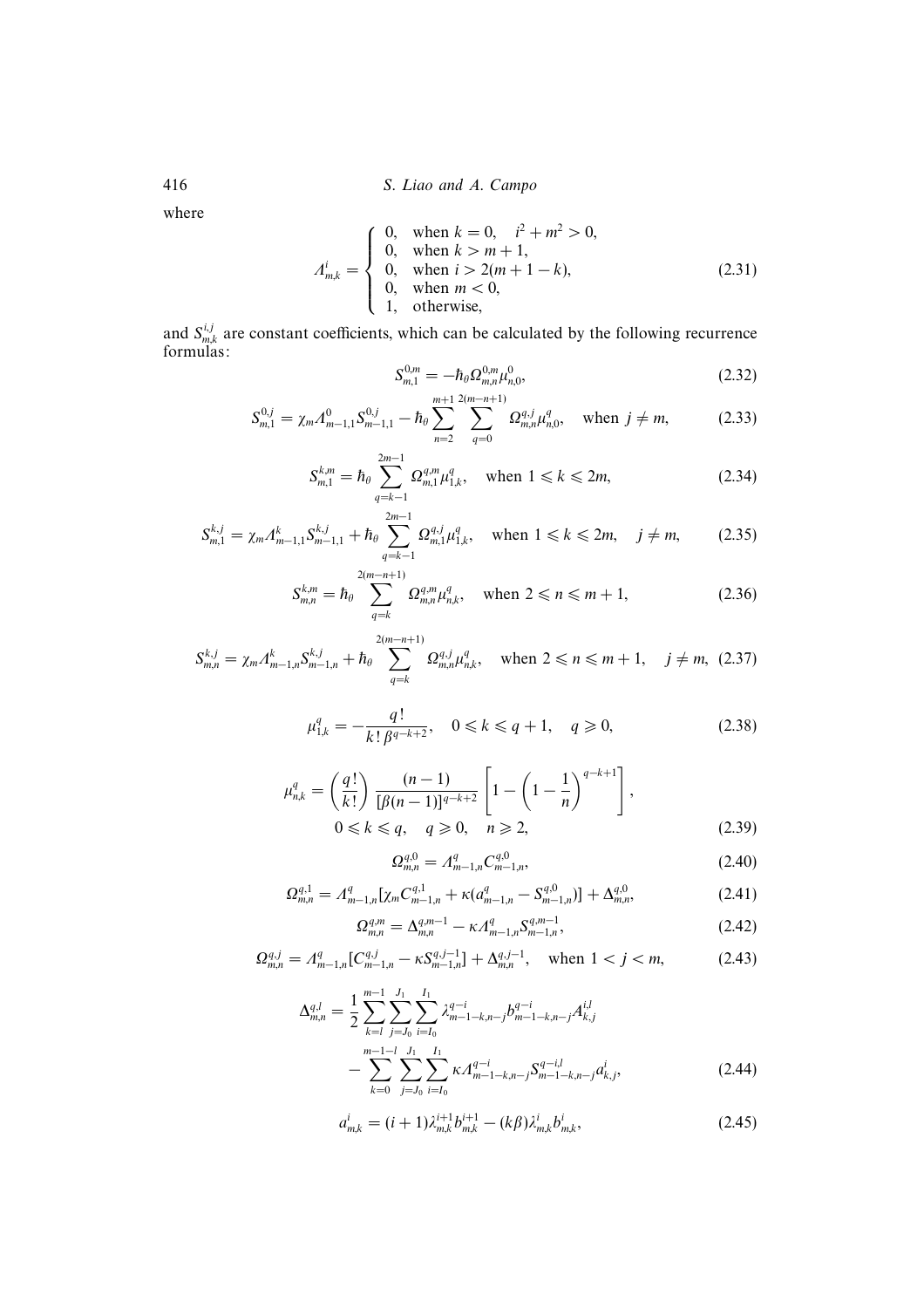Temperature distribution in Blasius viscous flow problems 417

$$
A_{m,k}^{i,j} = (i+1)A_{m,k}^{i+1}S_{m,k}^{i+1,j} - (k\beta)A_{m,k}^{i}S_{m,k}^{i,j},
$$
\n(2.46)

$$
C_{m,k}^{i,j} = (i+2)(i+1)A_{m,k}^{i+2}S_{m,k}^{i+2,j} - 2(k\beta)(i+1)A_{m,k}^{i+1}S_{m,k}^{i+1,j} + (k\beta)^2 A_{m,k}^iS_{m,k}^{i,j},\tag{2.47}
$$

with the definitions of  $I_0$ ,  $I_1$ ,  $J_0$  and  $J_1$  as follows:

$$
J_0 = \max\{1, n + k - m\}, \quad J_1 = \min\{n, k + 1\},\tag{2.48}
$$

$$
I_0 = \max\{0, q - 2(m - k - n + j)\}, \quad I_1 = \min\{q, 2(k - j + 1)\}.
$$
 (2.49)

Due to the initial guess (2.8), the first three coefficients are

$$
S_{0,0}^{0,0} = 1, \quad S_{0,1}^{0,0} = -1, \quad S_{0,0}^{1,0} = 0.
$$
 (2.50)

Using these three coefficients and the above recurrence formulae, we can calculate all coefficients  $S_{m,n}^{k,j}$  successively.

It should be emphasized that we give here the analytic solution in the form of recurrence formulae, just like the definitions (in series) of some fundamental functions such as  $sin(x)$ ,  $cos(x)$  and so on. Liao (1999a) has also strictly proved that a series given by the homotopy analysis method must be one of its exact/correct solutions, as long as it is convergent. So, theoretically speaking, if the values of  $\hbar$  and  $\hbar$ <sub> $\theta$ </sub> are properly selected so that the series (2.20) is convergent, one can gain as accurate result as possible, just like when calculating the value of some fundamental functions like  $sin(x)$ ,  $cos(x)$  and so on.

Finally, we point out again that when  $Pr = 0$  the original equations (1.5) and (1.6) have no solution at all. This fact suggests two conclusions. First, it is impossible to use  $Pr$  as a small parameter to obtain a perturbation expression for the temperature distribution of Blasius flow. Second, the solution given by the homotopy analysis method should have no physical meaning at  $Pr = 0$  and/or might be convergent very slowly near  $Pr = 0$ . This is indeed true, as shown in the next section.

### 3. Analytic formula for  $\theta'(0)$

From the viewpoint of engineering, it is important to know the value of  $\theta'(0)$ . By (2.20) and (2.30), we have its Mth-order approximation

$$
\theta'(0) = \sum_{m=0}^{M} \Psi'_m(0) = \sum_{j=0}^{M} \sigma_{M,j}(Pr)^j,
$$
\n(3.1)

where

$$
\sigma_{m,j} = \sum_{n=j}^{m} \sum_{k=0}^{n+1} (A_{n,k}^1 S_{n,k}^{1,j} - \kappa \beta A_{n,k}^0 S_{n,k}^{0,j}).
$$
\n(3.2)

Writing

$$
s_m = \sum_{j=0}^{m} \sigma_{m,j}(Pr)^j,
$$
\n(3.3)

the convergence region of the series

$$
S_0, S_1, S_2, S_3, \dots \tag{3.4}
$$

depends upon the values of the auxiliary parameters  $\beta$ ,  $\hbar$  and  $\hbar$ <sub>θ</sub>. Liao (1999a) pointed out that (2.28) is convergent in the region  $\beta \geq 4$  and  $-1 \leq \hbar < 0$ . For simplicity, we select here  $\beta = 5, \hbar = -1$  to ensure that the series (2.28) is convergent. Then,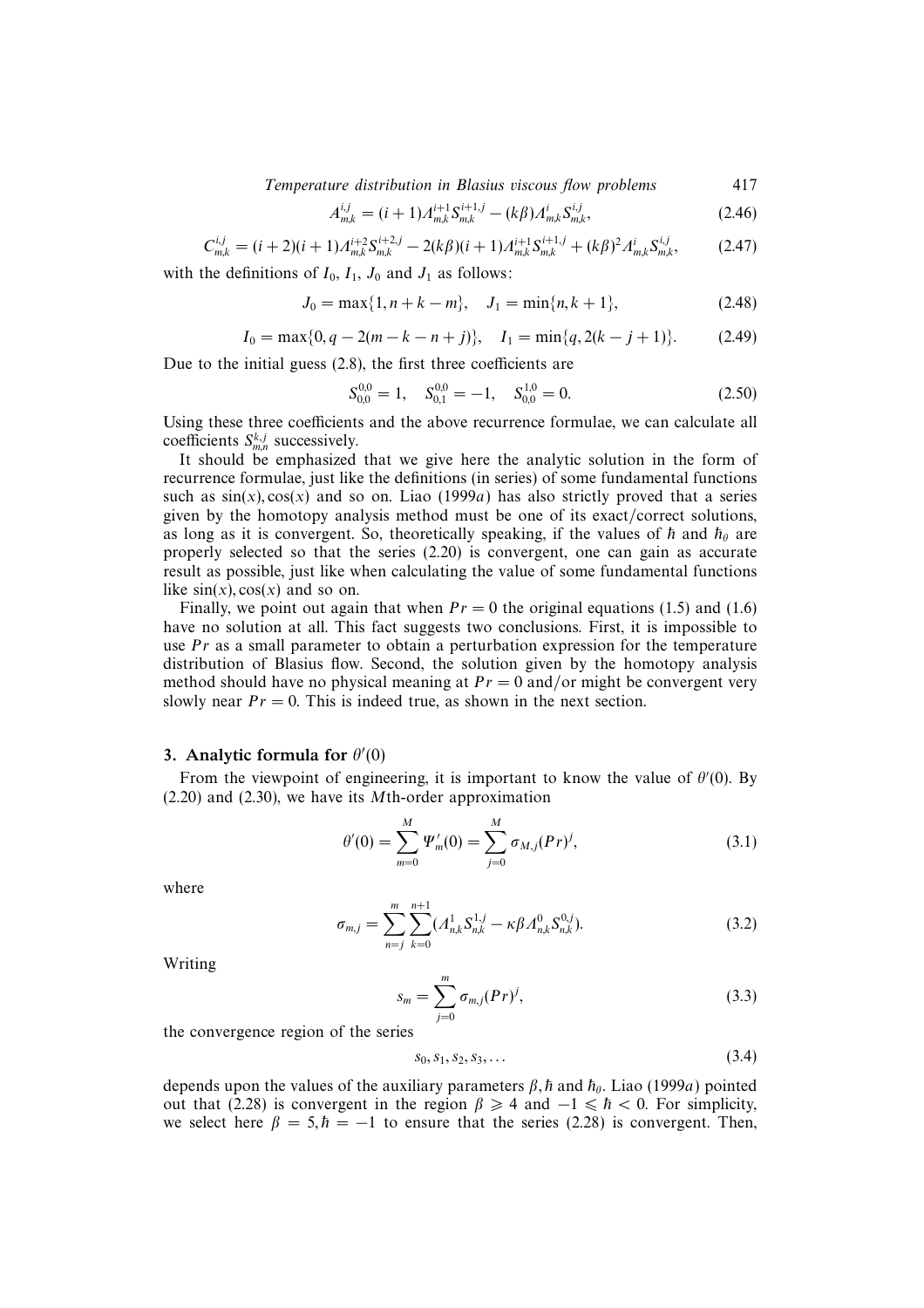the convergence of (3.4) is dependent only upon the value of  $h_{\theta}$ . Obviously,  $\sigma_{m,i}$  is a function of κ. We found that, for any value of  $\kappa$ ,  $s_m$  contains the term  $\sigma_{m,0} = \beta (1 + h_\theta)^m$ , say,

$$
s_m = \beta (1 + h_\theta)^m + \sum_{j=1}^m \sigma_{m,j} (Pr)^j.
$$
 (3.5)

Thus,  $|1 + \hbar_{\theta}| < 1$  is a necessary condition to ensure that the series

$$
\lim_{m \to +\infty} \sum_{j=0}^{m} \sigma_{m,j}(Pr)^j \tag{3.6}
$$

is convergent. Our calculations indicate that the above series indeed converges when  $-1 \leq \hbar$ <sub>θ</sub> < 0. We are not surprised at this result. Notice that the series (2.28) for the stream function converges when  $-1 \leq \hbar < 0$ . Here, we emphasize once again that it has been proved in general cases that a series given by the homotopy analysis method must be one of its exact/correct solutions as long as it is convergent (Liao 1999a). So, we only need to select proper values of  $\hbar$  and  $\hbar$ <sub> $\theta$ </sub> to ensure the convergence of (3.6), and calculate as many terms in (3.6) as we can, so as to give as accurate results of  $\theta'(0)$  as possible.

Let q denote the heat flux. Then, due to the definition of  $\theta(\eta)$  and  $\eta$ , we have

$$
q(x) = k \frac{\partial T}{\partial y}\Big|_{y=0} = \frac{k U_{\infty}}{\sqrt{vx}} [T_{\infty} - T_w(x)] \theta'(0). \tag{3.7}
$$

Substituting (1.4) into (3.7) gives

$$
q(x) = \frac{kCU_{\infty}\theta'(0)}{\sqrt{v}}x^{\kappa - 1/2}.
$$
 (3.8)

So, the temperature distribution (1.4) is equivalent to the heat flux distribution (3.8). In this paper, we consider two special cases,  $\kappa = 0$  and  $\kappa = 1/2$ , corresponding to a constant temperature distribution ( $\kappa = 0$ )

$$
T_{\infty} - T_w(x) = C,\tag{3.9}
$$

and a constant heat flux distribution ( $\kappa = 1/2$ )

$$
q(x) = \frac{kCU_{\infty}\theta'(0)}{\sqrt{v}},
$$
\n(3.10)

respectively.

(a)  $\kappa = 0$ 

Similar to all of the previous results given by Liao (1997, 1999 $a-c$ ), the convergence region of the series (3.4) depends upon the value of  $h_{\theta}$ , where  $-1 \le h_{\theta} < 0$ . Our calculations indicate that the closer  $h_{\theta}$  is to zero the larger the convergence region of the series (3.4). For example, when  $h_{\theta} = -3/4$ , the 30th-order approximation of  $\theta'(0)$  is convergent in the region near  $Pr \leq 5$ . When  $\hbar_{\theta} = -1/2$ , it converges in the region near  $Pr \le 6$ . This is consistent with our previous results given by the homotopy analysis method for other problems, i.e. the related convergence regions tend to infinity as  $\hbar$  ( $\hbar$  < 0) tends to zero. We have mathematically proved this in some special cases, although we have not given a rigorous mathematical proof in general. However, the closer the value of  $h_\theta$  is to zero, the more terms we need to obtain an accurate enough result. This is mainly because the constant term  $\beta(1+h_\theta)^m$ of the series (3.6) decays rather slowly when  $h_{\theta}$  is near zero.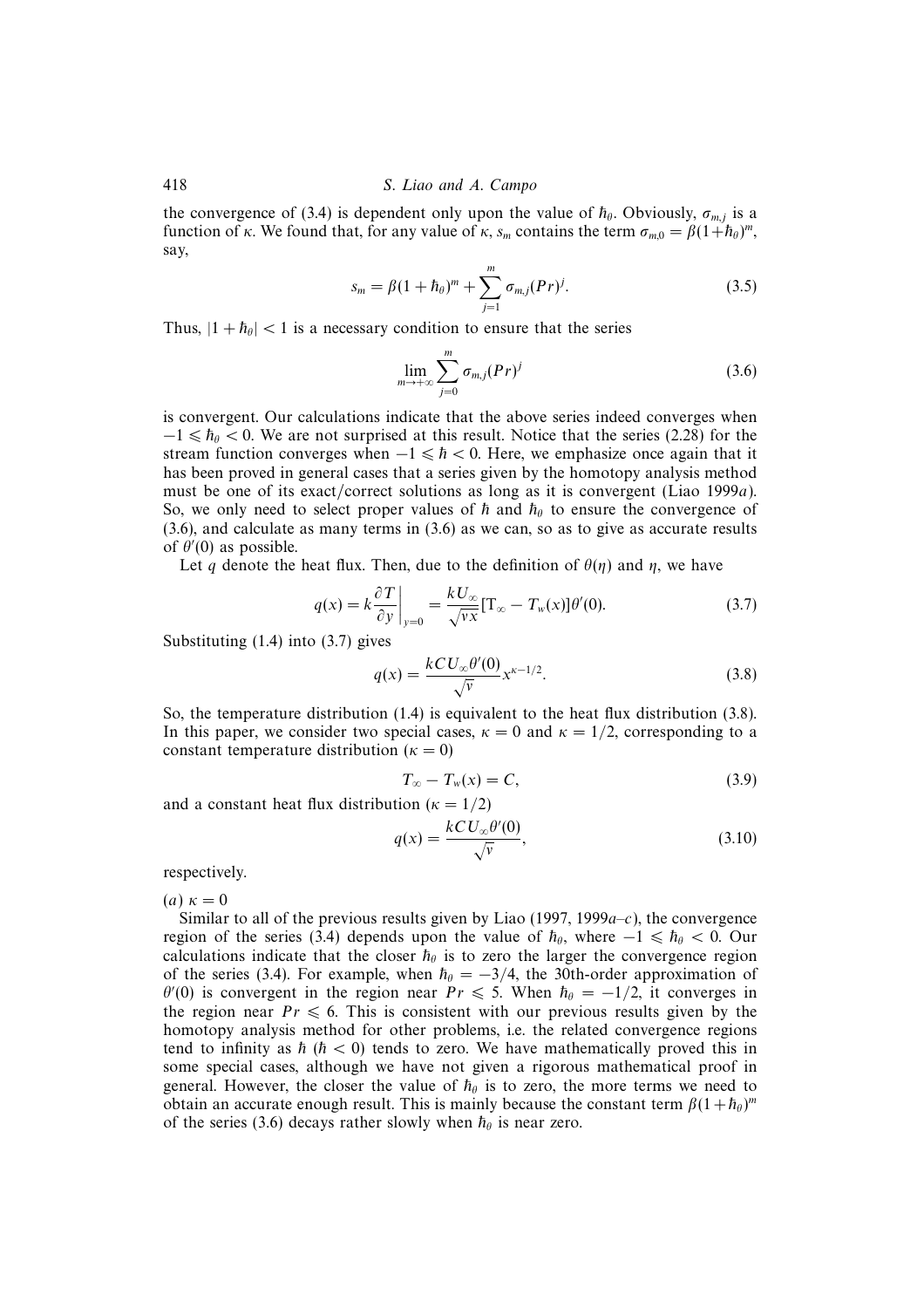The 30th-order approximations provide us with sufficient information about  $\theta'(0)$ . Thus, we can apply some well-known techniques to enlarge its convergence region. In this paper, the Padé approximation is applied. Notice that, when  $-1 \le h_\theta < 0$ ,  $\beta(1 + \hbar_\theta)^m \to 0$  as  $m \to \infty$ . Thus, the term  $\beta(1 + \hbar_\theta)^m$  can be seen as a kind of error and should be deleted. We emphasize once again that the original equations (1.5) and (1.6) have no solutions when  $Pr = 0$ . Due to (3.6),  $\theta'(0) = \beta(1 + \hbar_0)^m$  decays to zero when  $Pr = 0$ . This however has no physical meaning at all. Thus, it is improper to use  $Pr = 0$  as the centre of expansion of the corresponding Padé approximation. In this paper, we apply the symbolic software MATHEMATICA (version 3.0) to obtain  $\theta'(0)$  at up to the 30th-order of approximation, then delete the decaying term  $\sigma_{m,0} = \beta (1 + \hbar_{\theta})^m$ , and finally rewrite the remainder in the following  $(15,15)$  Padé approximation:

$$
\theta'(0) = \frac{\sum_{k=0}^{15} a_k (Pr - 1)^k}{1 + \sum_{k=1}^{15} a_{15+k} (Pr - 1)^k},
$$
\n(3.11)

where  $a_k(k = 0, 1, 2, 3, \ldots, 30)$  are constant coefficients, whose values are dependent upon the selection of  $h_{\theta}$ . The comparisons of the numerical results with the corresponding analytic solutions given by (3.11) for  $h_{\theta} = -0.75$  and  $-0.5$  are shown in table 1 and figure 1. In the region  $1 \leqslant Pr \leqslant 25$ , the Padé approximations for both  $h_{\theta} = -0.5$  and  $-0.75$  give nearly the same results, which agree quite well with the numerical ones. However, in the region  $Pr < 1$ , none of the Padé approximations can give good enough agreement with the numerical results. This is mainly because there does not exist a solution of (1.5) and (1.6) when  $Pr = 0$ , so that  $Pr = 0$  is a singular point. In order to obtain accurate results near  $Pr = 0$ , more terms are needed. In the region  $Pr > 25$ , the closer  $\bar{h}_{\theta}$  is to zero, the better the Padé approximations. This is mainly because the convergence region of the series (3.6) becomes larger when  $h_{\theta}$  is closer to zero. Notice that even at  $Pr = 50$ , the Padé approximation when  $\hbar_{\theta} = -0.5$ has less than 0.5% relative error compared to the numerical result. Thus, the Padé expression (3.11) for  $h_{\theta} = -0.5$  can be used as an accurate analytic formula for  $\theta'(0)$ in the region  $1.0 \leq Pr \leq 50$ . For this purpose, we list the corresponding coefficients  $a_k(k = 0, 1, 2, \ldots, 30)$  as follows:

| $a_0 = 3.2698447817 \times 10^{-1}$      | $a_{16} = 1.5121905700$                  |
|------------------------------------------|------------------------------------------|
| $a_1 = 6.2603294361 \times 10^{-1}$      | $a_{17} = 4.5910120619 \times 10^{-1}$   |
| $a_2 = 2.8478117096 \times 10^{-1}$      | $a_{18} = -8.9895054049 \times 10^{-1}$  |
| $a_3 = -2.8281960009 \times 10^{-1}$     | $a_{19} = -1.3299608157$                 |
| $a_4 = -5.4496831628 \times 10^{-1}$     | $a_{20} = -9.7417491657 \times 10^{-1}$  |
| $a_5 = -4.4365427880 \times 10^{-1}$     | $a_{21} = -4.7988127826 \times 10^{-1}$  |
| $a_6 = -2.3753774956 \times 10^{-1}$     | $a_{22} = -1.7324386574 \times 10^{-1}$  |
| $a_7 = -9.2265979634 \times 10^{-2}$     | $a_{23} = -4.7420046998 \times 10^{-2}$  |
| $a_8 = -2.7162933942 \times 10^{-3}$     | $a_{24} = -9.9529836680 \times 10^{-3}$  |
| $a_9 = -6.1351110859 \times 10^{-3}$     | $a_{25} = -1.5959788956 \times 10^{-3}$  |
| $a_{10} = -1.0659763898 \times 10^{-3}$  | $a_{26} = -1.9190978794 \times 10^{-4}$  |
| $a_{11} = -1.3996725333 \times 10^{-4}$  | $a_{27} = -1.6617708138 \times 10^{-5}$  |
| $a_{12} = -1.3522404214 \times 10^{-5}$  | $a_{28} = -9.5203521752 \times 10^{-7}$  |
| $a_{13} = -8.9095185876 \times 10^{-7}$  | $a_{29} = -2.9312817722 \times 10^{-8}$  |
| $a_{14} = -3.5230778079 \times 10^{-8}$  | $a_{30} = -1.9612748551 \times 10^{-10}$ |
| $a_{15} = -4.7033736379 \times 10^{-10}$ |                                          |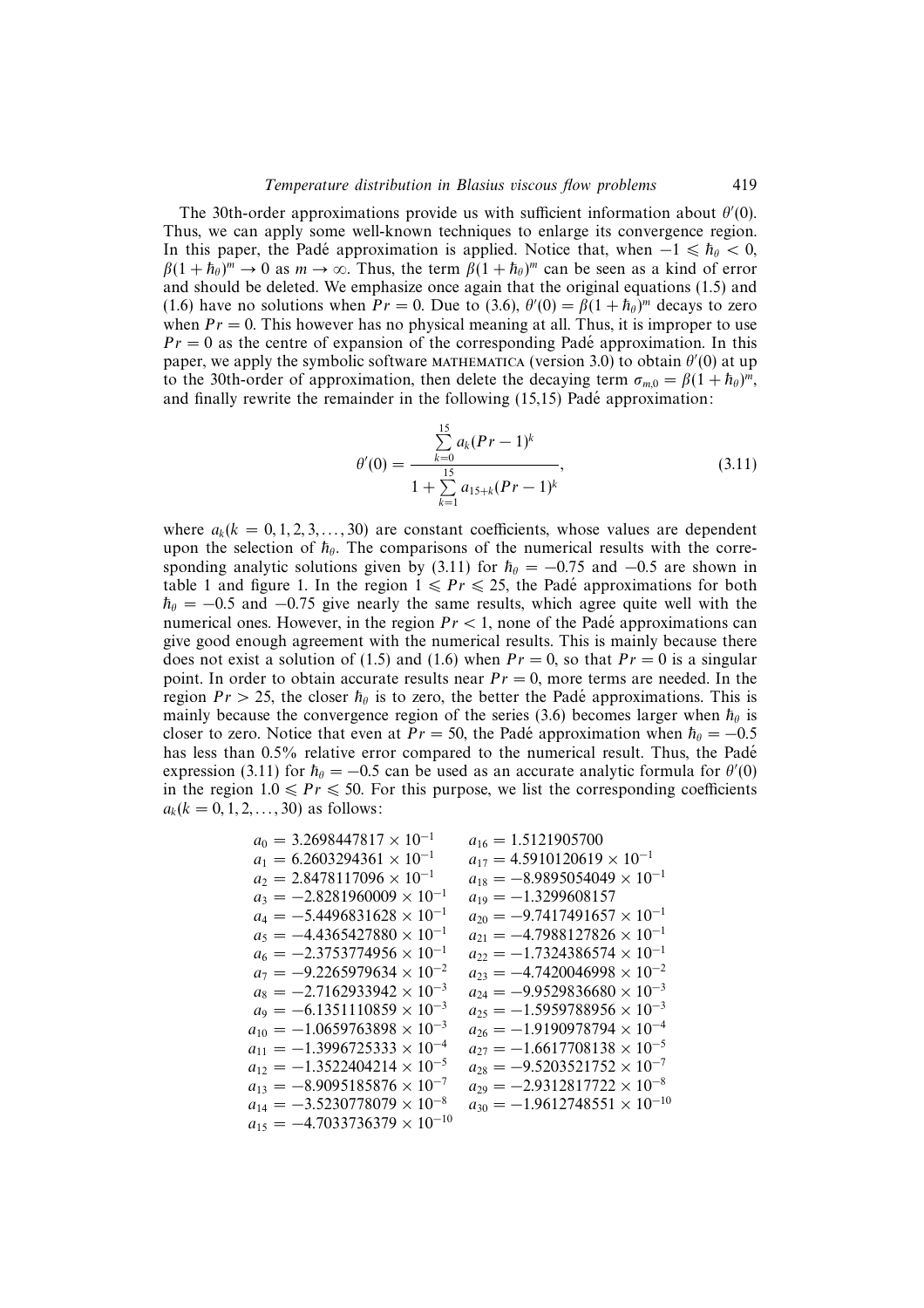

FIGURE 1. Comparisons of the Padé approximation (3.11) for  $\theta'(0)$  with numerical results for  $\kappa = 0$ . (a)  $\vec{h}_{\theta} = -3/4$ ; (b)  $\vec{h}_{\theta} = -1/2$ .

To show the convergence of the series (3.6) when  $\kappa = 0$ , we investigate the corresponding (5,5), (10,10) and (15,15) Padé expressions (expanded at  $Pr = 1$ ) for  $\theta'(0)$  at the 10th, 20th and 30th order of approximations respectively, for  $\hbar_{\theta} = -1/2$ . The results are shown in figure 2, together with a comparison to the numerical results. Obviously, as the order of approximation increases, the analytic solution tends to the numerical solution in a larger region of the Prandtl number. Note also that the Padé expression for  $\theta'(0)$  at the 20th order of approximation is quite close to that at the 30th-order of approximation. This indicates that the Padé approximation of  $\theta'(0)$  at high enough order converges to its 'true' values for the problem considered. Liao (1999a) proved in general that a series given by the homotopy analysis method must be a solution of the nonlinear problems considered as long as it is convergent. Thus, if a series given by the homotopy analysis method is convergent, we need not compare it with numerical results.

### (b)  $\kappa = 1/2$

The power series (3.6) for  $\kappa = 1/2$  has the same properties as for  $\kappa = 0$ . For simplicity, we shall not repeat them. In the similar way, we obtain the Padé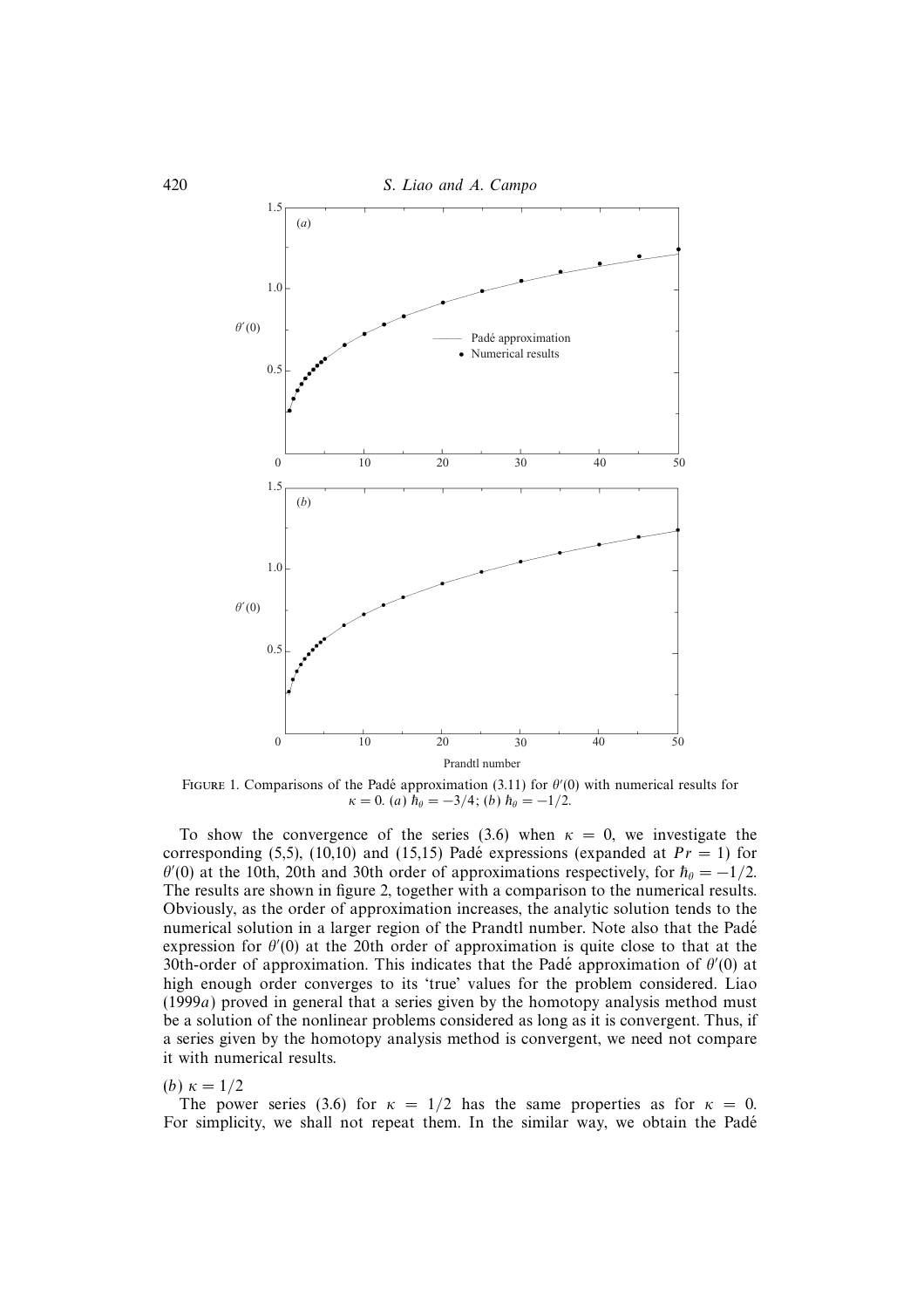| Pr   | Padé approximation<br>for $\hbar_{\theta} = -3/4$ | Padé approximation<br>for $\hbar_{\theta} = -1/2$ | Numerical<br>results |
|------|---------------------------------------------------|---------------------------------------------------|----------------------|
| 0.5  | 0.263                                             | 0.236                                             | 0.259                |
| 1.0  | 0.333                                             | 0.327                                             | 0.332                |
| 1.5  | 0.382                                             | 0.381                                             | 0.382                |
| 2.0  | 0.422                                             | 0.422                                             | 0.422                |
| 2.5  | 0.456                                             | 0.455                                             | 0.456                |
| 3.0  | 0.485                                             | 0.484                                             | 0.485                |
| 3.5  | 0.511                                             | 0.510                                             | 0.511                |
| 4.0  | 0.535                                             | 0.534                                             | 0.535                |
| 4.5  | 0.556                                             | 0.555                                             | 0.557                |
| 5.0  | 0.576                                             | 0.576                                             | 0.577                |
| 7.5  | 0.661                                             | 0.660                                             | 0.661                |
| 10.0 | 0.728                                             | 0.727                                             | 0.728                |
| 12.5 | 0.785                                             | 0.784                                             | 0.785                |
| 15.0 | 0.834                                             | 0.833                                             | 0.834                |
| 20.0 | 0.917                                             | 0.918                                             | 0.918                |
| 25.0 | 0.987                                             | 0.989                                             | 0.990                |
| 30.0 | 1.046                                             | 1.051                                             | 1.052                |
| 35.0 | 1.097                                             | 1.106                                             | 1.107                |
| 40.0 | 1.142                                             | 1.155                                             | 1.158                |
| 45.0 | 1.183                                             | 1.201                                             | 1.204                |
| 50.0 | 1.218                                             | 1.242                                             | 1.247                |

expression

$$
\theta'(0) = \frac{\sum_{k=0}^{15} b_k (Pr - 1)^k}{1 + \sum_{k=1}^{15} b_{15+k} (Pr - 1)^k}
$$
(3.12)

of the corresponding  $\theta'(0)$  at the 30th order of approximation when  $\hbar_{\theta} = -2/5$ , where the constant coefficients  $b_k$  are as follows

| $b_0 = 0.4546022012$                    | $b_{16} = 2.1473844819$                 |
|-----------------------------------------|-----------------------------------------|
| $b_1 = 1.1520582523$                    | $b_{17} = 2.2996690438$                 |
| $b_2 = 1.3357310819$                    | $b_{18} = 1.6205925656$                 |
| $b_3 = 1.0218081495$                    | $b_{19} = 8.3593303747 \times 10^{-1}$  |
| $b_4 = 5.5921775505 \times 10^{-1}$     | $b_{20} = 3.3261796619 \times 10^{-1}$  |
| $b_5 = 2.3728507964 \times 10^{-1}$     | $b_{21} = 1.0498848057 \times 10^{-1}$  |
| $b_6 = 7.9032245948 \times 10^{-2}$     | $b_{22} = 2.6665644177 \times 10^{-2}$  |
| $b_7 = 2.1345537457 \times 10^{-2}$     | $b_{23} = 5.4774908014 \times 10^{-3}$  |
| $b_8 = 4.6315884555 \times 10^{-3}$     | $b_{24} = 9.0769026331 \times 10^{-4}$  |
| $b_9 = 8.2120012761 \times 10^{-4}$     | $b_{25} = 1.2006191471 \times 10^{-4}$  |
| $b_{10} = 1.1548584434 \times 10^{-4}$  | $b_{26} = 1.2402649562 \times 10^{-5}$  |
| $b_{11} = 1.3034165036 \times 10^{-5}$  | $b_{27} = 9.6080608522 \times 10^{-7}$  |
| $b_{12} = 1.0914320394 \times 10^{-6}$  | $b_{28} = 5.1655937308 \times 10^{-8}$  |
| $b_{13} = 6.8649125917 \times 10^{-8}$  | $b_{29} = 1.6339971000 \times 10^{-9}$  |
| $b_{14} = 2.5034636791 \times 10^{-9}$  | $b_{30} = 1.9007155260 \times 10^{-11}$ |
| $b_{15} = 5.0927717922 \times 10^{-11}$ |                                         |
|                                         |                                         |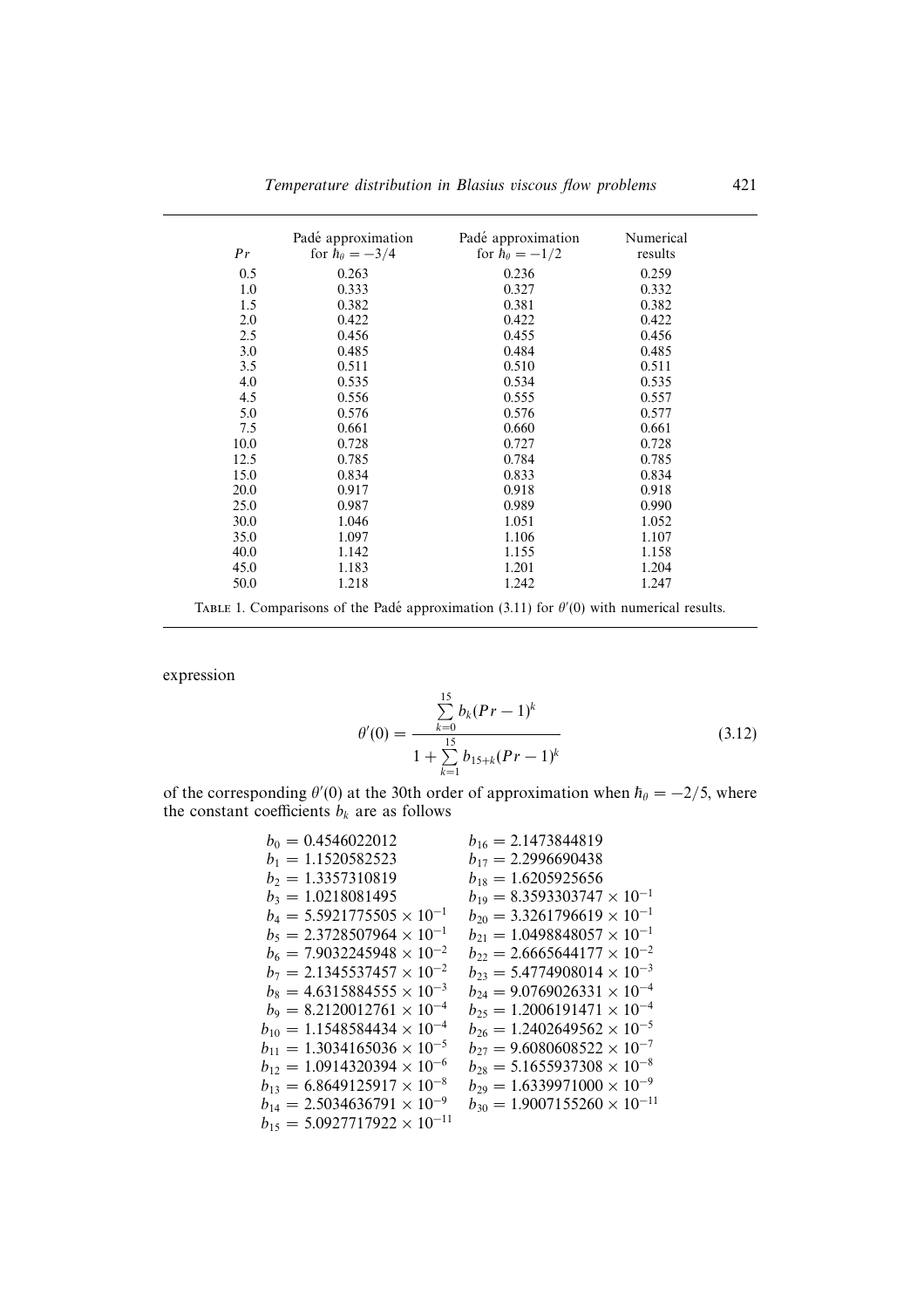

FIGURE 2. Comparisons of numerical results with the Padé expression (3.11) for  $\theta'(0)$  for  $\kappa = 0$  at different orders of approximation when  $h_{\theta} = -1/2$ .

The comparison of (3.12) with the corresponding numerical results of  $\theta'(0)$  for  $\kappa = 1/2$  is illustrated in figure 3. The good agreement exists in a very large region of the Prandtl number  $1 \leqslant Pr \leqslant 50$ .

Finally, we point out that there are two ways to obtain the solution of the temperature  $\theta(\eta)$ . One is to substitute (2.30) into (2.20), which gives the Nth-order approximation

$$
\sum_{m=0}^{N} \psi_m = \sum_{k=0}^{N+1} \exp(-k\beta\eta) \sum_{i=0}^{2(N+1-k)} \eta^i \sum_{j=0}^{N} E_{k,i}^j (Pr)^j,
$$
(3.13)

where the coefficient  $E_{k,i}^j$  is

$$
E_{k,i}^j = \sum_{l = \max\{j,k-1,i/2+k-1\}}^N A_{l,k}^{i} S_{l,k}^{i,j}.
$$
 (3.14)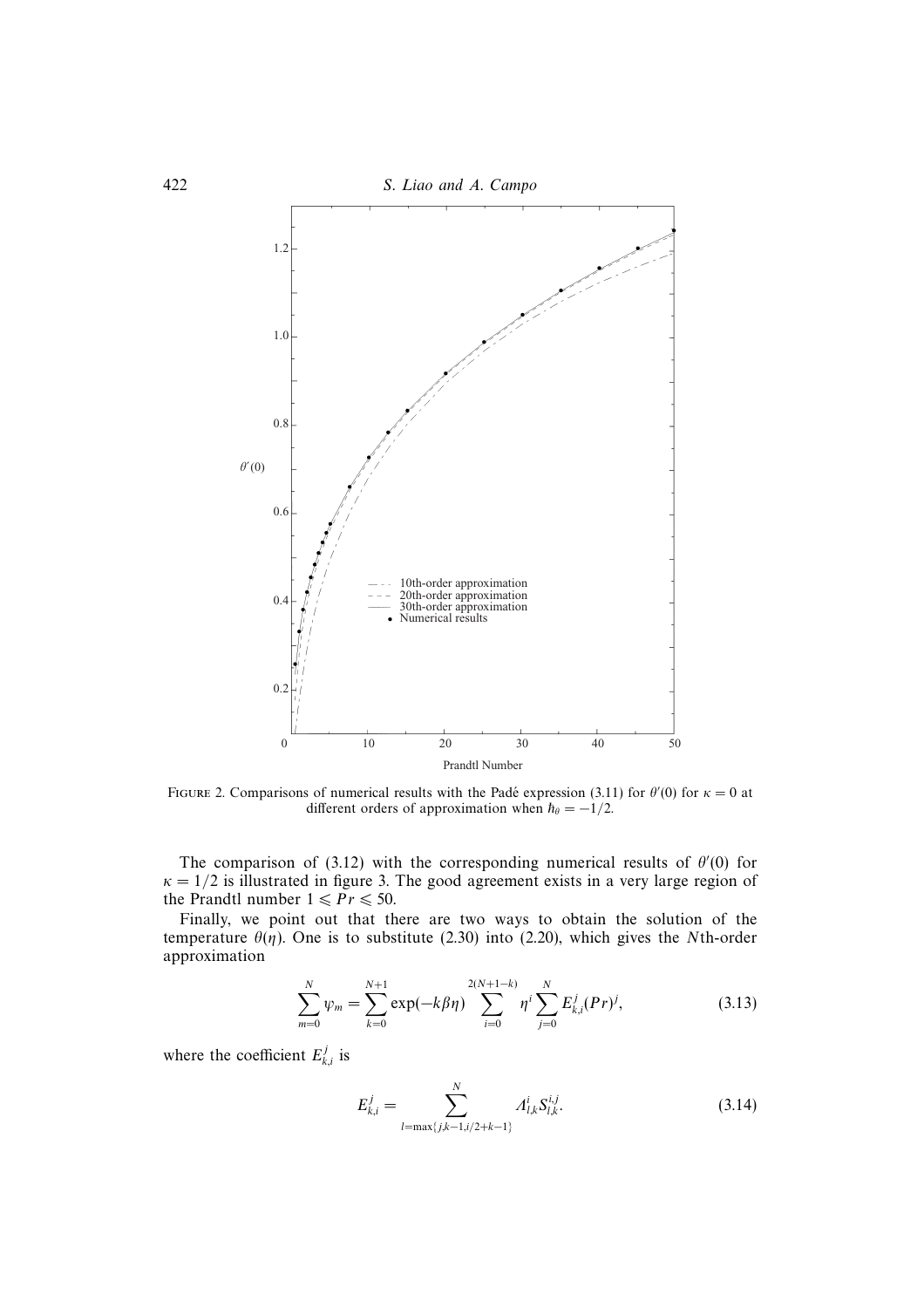

FIGURE 3. Comparisons of numerical results with the Padé expression (3.12) for  $\theta'(0)$  for  $\kappa = 1/2$ when  $\hbar = -2/5$ .

Similarly, one can apply the Pade approximation to enlarge the convergence region ´ of each term  $\sum_{j=0}^{N} E_{k,i}^{f}(Pr)^{j}$ , too. Another way is to calculate the value of  $\theta'(0)$ , and then use it and the boundary condition  $\theta(0) = 0$  to numerically integrate the original equation (1.5). The latter method greatly simplifies the programming.

### 4. Discussion and conclusions

We have applied a new analytic technique, namely the homotopy analysis method, to obtain an analytic solution of the temperature distribution  $\theta(\eta)$  of laminar viscous flows over a semi-infinite plate. In the general case  $T_w(x) - T_\infty = Cx^k$ , an explicit solution of the temperature distribution is obtained and the recurrence formulae of the corresponding constant coefficients are given. In view of the importance of  $\theta'(0)$ , an analytic formula (3.1) for it is obtained. As examples, two special cases are considered. One is the constant temperature distribution ( $\kappa = 0$ ), the other is the constant flux distribution ( $\kappa = 1/2$ ). For each case, a power series about the first-order derivative  $\theta'(0)$  of the temperature on the plate at the 30th order of approximation is obtained. The convergence region of these two power series is then greatly enlarged by the Padé approximation. As a result, the analytic formula (3.11) and (3.12) for  $\theta'(0)$  agree quite well with numerical results in a very large region of Prandtl number  $1 \leqslant Pr \leqslant 50$ , as shown in table 1 and figures 1 to 3. To the best of our knowledge, it is the first time that such explicit expressions for  $\theta'(0)$  in Prandtl number Pr has been obtained. In the cases of  $\kappa = 0$  and  $\kappa = 1/2$ , the formula (3.11) and (3.12) can be used to give the accurate value of  $\theta'(0)$  for any Prandtl number in the region  $1 \leqslant Pr \leqslant 50$  without interpolations. Then, knowing the accurate value of  $\theta'(0)$ , it becomes much easier to obtain the numerical solution of (1.6) with the boundary condition  $\theta(0) = 0$ . Thus, (3.11) and (3.12) may find wide applications in science and engineering.

Notice that (1.5) and (1.6) have no solution when  $Pr = 0$ . Thus, Pr cannot be used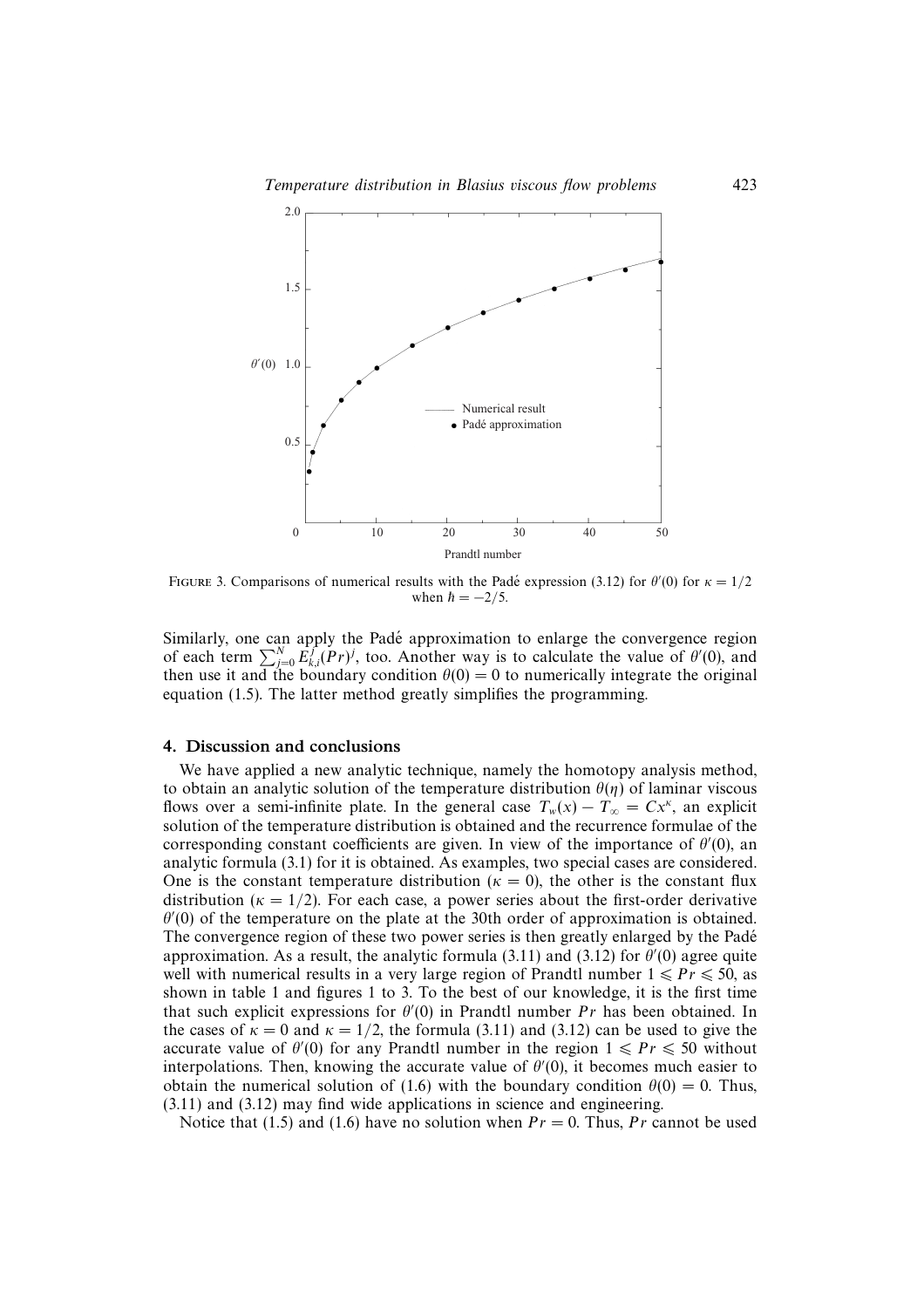as a perturbation quantity to obtain perturbation approximations. This is the main reason why there are no explicit perturbation approximations of  $\theta'(0)$  in the Prandtl number  $Pr$ . This reveals some weaknesses of the perturbation technique: it is too dependent upon the existence of small parameters (perturbation quantities) and in general it is valid only for problems with weak nonlinearity. The homotopy analysis method applied in this paper can overcome all these disadvantages of perturbation techniques. It can be employed whether any small parameters (perturbation quantities) exist or not, and it is valid for strongly nonlinear problems. Using known techniques such as the Padé approximation to greatly enlarge the convergence region of the approximation series given by the homotopy analysis method, one may obtain simple but accurate analytic solutions of many nonlinear problems, as shown in this paper. The success of the homotopy analysis method in solving the set of differential equations of two unknown functions  $f(\eta)$  and  $\theta(\eta)$  verifies its validity in solving complicated problems. Thus, it appears promising to apply this new method to attack more complicated nonlinear problems in fluid mechanics.

Notice that by using  $Pr = 1$  as the centre of expansion we gain a more accurate Padé approximation of  $\theta'(0)$ , especially for large Pr. This is mainly because (1.5) and (1.6) have no solution when  $Pr = 0$  and our result  $\theta'(0) = 0$  at  $Pr = 0$  has no physical meaning and thus is inaccurate and useless. This shows the importance of considerations from the physical viewpoints.

The homotopy analysis method provides us with great freedom to select the initial guesses, the auxiliary linear operators and values of the auxiliary non-zero parameters  $\hbar$  and  $\hbar$ <sub>θ</sub>. This kind of freedom is the cornerstone of the validity of the homotopy analysis method. The freedom is so great that we can assume that the solutions are analytic in p and the related series are convergent at  $p = 1$  if the initial guesses, the auxiliary linear operators and the auxiliary non-zero parameters are properly selected. Our previous research indicates that there might exist many different initial guesses, different auxiliary linear operators and different values of the auxiliary non-zero parameters, which can ensure the convergence of the series given by the homotopy analysis method. It should be emphasized that Liao (1999a) has rigorously proved that all of these different series must be one of the solutions of nonlinear problems under consideration as long as they are convergent. Thus, if a nonlinear problem has a single solution, all of these series converge to this exact/correct solution. In this sense, all of these initial guesses, auxiliary linear operators and values of the auxiliary non-zero parameters are equivalent as long as they can ensure the convergence of the results. Besides, owing to Liao's (1999a) mathematical proof, it is even unnecessary to compare our convergent analytic results with numerical ones. So, Liao's (1999a) mathematical proof provides a solid base for the validity of the homotopy analysis method. Thus, what we need is to use the freedom mentioned above to select proper initial guesses, proper auxiliary linear operators and so on. Unfortunately, principles underlying how to select such initial guesses and auxiliary linear operators are still unclear and are under investigation. Fortunately, it is also rather difficult to prove that all possible initial guesses and auxiliary linear operators fail to gain a convergent result. So, in practice, the homotopy analysis method can be widely applied as a general technique to many nonlinear problems, exactly like perturbation techniques whose mathematical base is even worse and whose application regions are more narrow. However, from the theoretical viewpoint, a substantial amount of mathematical work on the existence, uniqueness and so on lies ahead, although this is rather difficult.

In summary, the aim of this paper is twofold. First, we give, the first time (to the best of our knowledge), an explicit analytic solution of the temperature distribution